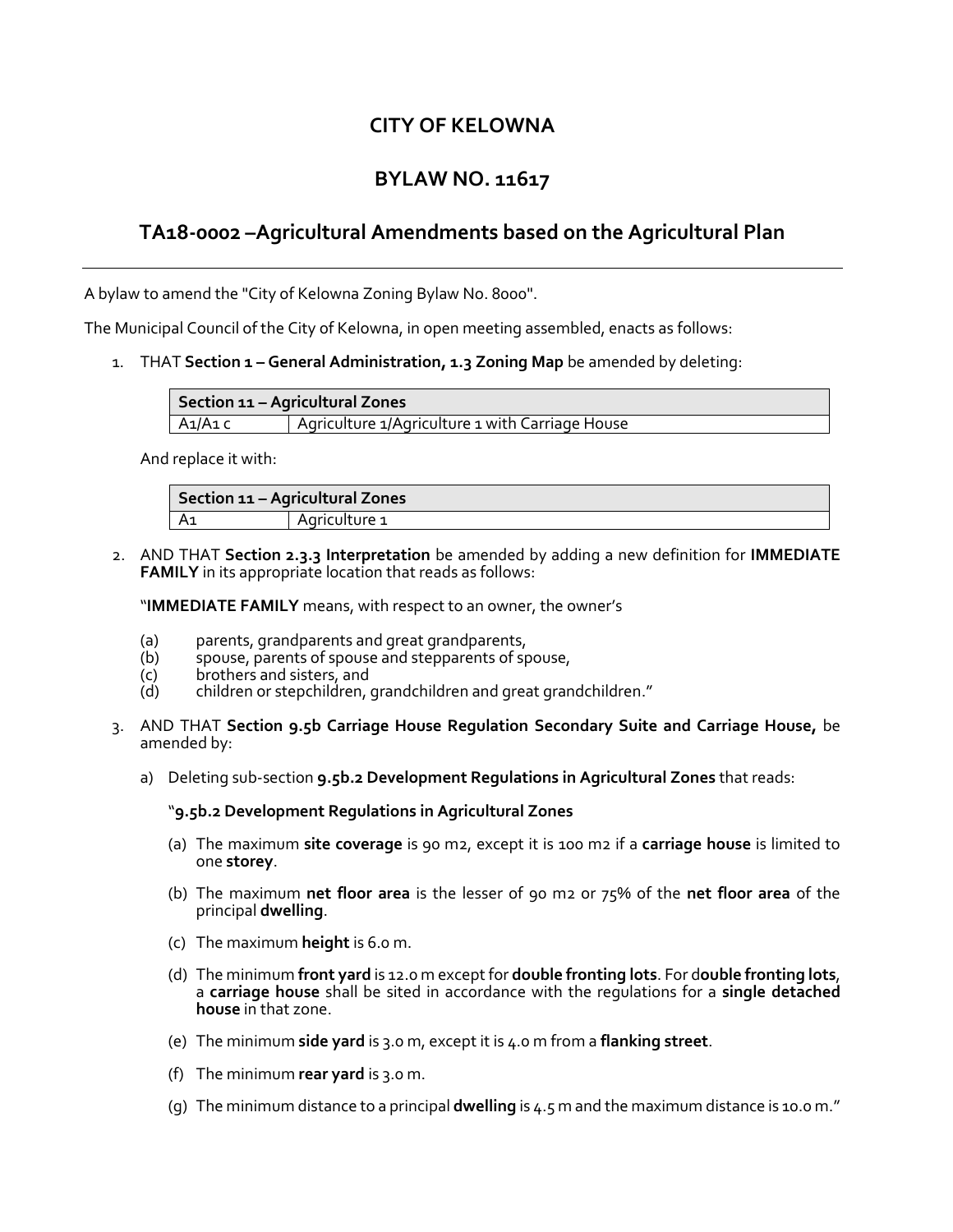- b) Deleting from sub-section **9.5b.3 Development Regulations in Agricultural Zones** subparagraph (g) that reads:
	- "(g) A **mobile home** may be considered a **carriage house** only in agricultural **zones** where a **carriage house** is permitted."
- 4. AND THAT **Section 11 – Agricultural Zones** be amended by:
	- a) deleting "**A1c – Agriculture 1 with Carriage House** from the title;
	- b) deleting sub-paragraph (c) and (h) in **Section 11.1.3 Secondary Uses** as follows and renumber sub sequential subparagraphs:
		- "(h) **carriage house** (A1c only)"
	- c) delete in **Section 11.1.3 Secondary Uses** sub-paragraph (i) that reads:

#### **"(i) Food primary establishment**

- \* Only applies to Lot A, Section 24, Township 26, ODYD, Plan EPP7145 located at 700 Hwy 33 E also known as the "Hillcrest Farm Market Cafe". This existing cafe is subject to the Agricultural Land Commission (ALC) Resolution #101/2014 for application #53542 (City of Kelowna File A13-0007) and which conditionally approved this non-farm use on the subject property subject to the following condition:
	- i) The Cafe facility is limited to current size being  $25.3m^2(272ft^2)$  indoor and 34.6m<sup>2</sup> (372ft<sup>2</sup>) outdoor and that there be submission of notification or an application to the ALC should there be plans in the future for any significant changes or plans to expand the current footprint."
- d) Delete in **Section 11.1.4 Buildings and Structures Permitted** subparagraphs (b) that read:
	- "(b) one **mobile home;"**

And replace with

- "(b) one **mobile home** for **immediate family**;"
- e) delete in **Section 11.1.4 Buildings and Structures Permitted** subparagraphs (d) and (e) that read:
	- **"**(d) one **carriage house** (A1c only);
	- (e) only one secondary dwelling unit is permitted (e.g. secondary suite or carriage house)."
- f) delete in **Section 11.1.5 Subdivision Regulations** sub-paragraph (b) that reads:
	- "(b) The minimum **lot area** is 4.0 ha except the minimum **lot area** is 2.0 ha when located within the **Agricultural Land Reserve**. That Lot B, Section 34, Township 29, ODYD, Plan KAP66973 be exempted from the minimum **lot** area requirements of this zone for a period of 3 years, effective July 30, 2002."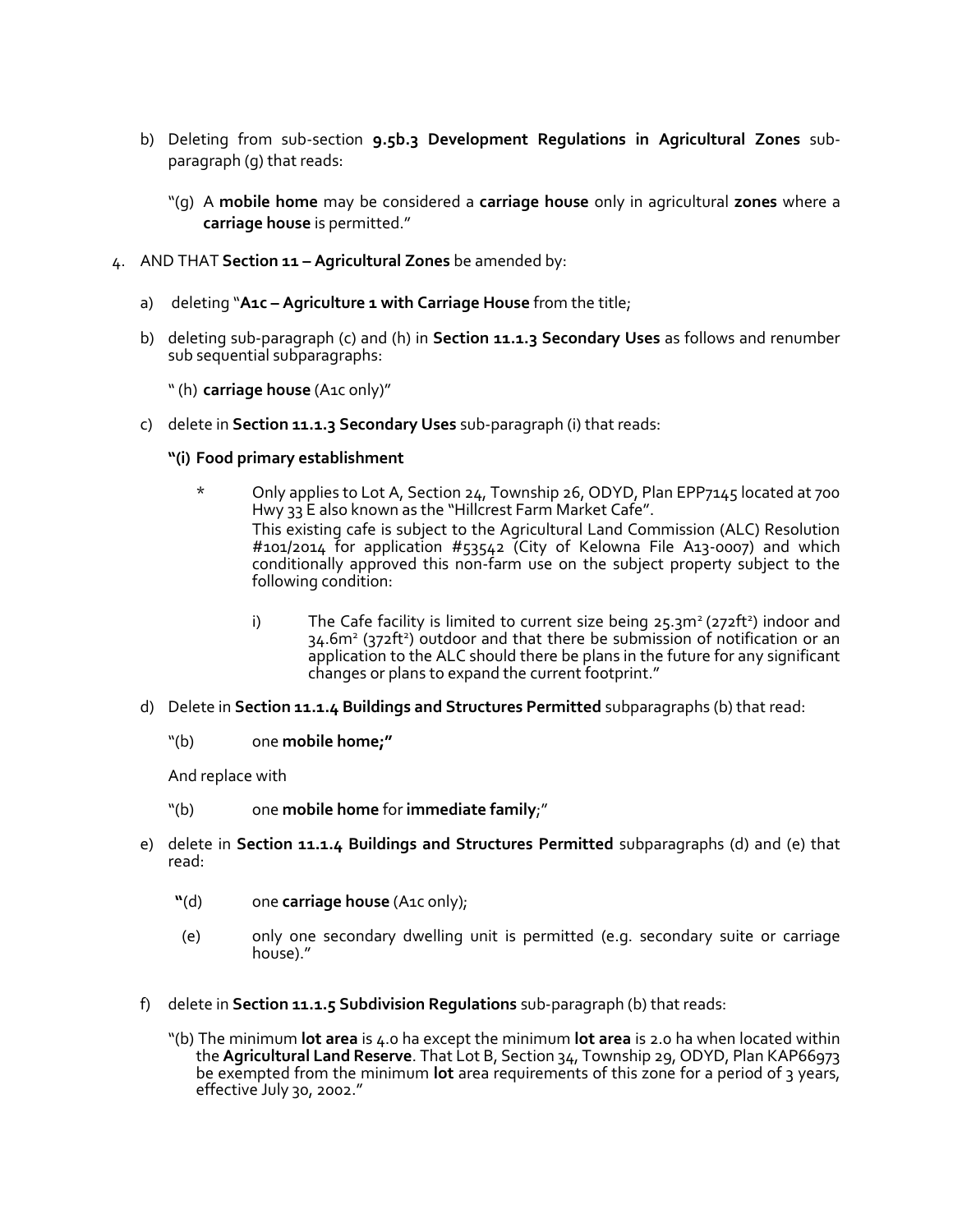and replace with:

- "(b) The minimum **lot area** is 4.0 ha."
- g) delete in **Section 11.1.6 Development Regulations** that reads:
	- "a) The maximum **site coverage** is 10% for residential **development** (inclusive of **agri-tourist accommodation**), and it is 35% for **agricultural structures** except it may be increased to 75% for greenhouses with closed wastewater and storm water management systems.

**Site** coverage of accessory **buildings** or **structures** and **carriage house** shall not exceed a combined  $14\%$ . The maximum floor area of a carriage house shall be 90 m<sup>2</sup> or 75% of the total floor area of the principal building. The maximum floor area of a carriage house may increase to a maximum of 100 m<sup>2</sup> only if the carriage house is limited to one (1) storey in height and is less than 75% of the total floor area of the principal building.

- (b) The maximum **height** is the lesser of 9.5 m or 2½ **storeys**, except it is 16.0m for **agricultural structures** and 6.0m for **accessory buildings** or **structures.**
- (c) The minimum **front yard** is 6.0 m.
- (d) The minimum **side yard** is 3.0 m, except it is 4.0 m from a **flanking street**.
- (e) The minimum **rear yard** is 10.0 m, except it is 3.0 m for **accessory buildings** and a **carriage house**. A **carriage house** must be located no closer than 4.5 m to the principal **dwelling**  and no further than 10m from the principal **dwelling**.
- (f) Notwithstanding subsections 11.1.6(c) to (e), **confined livestock areas** and/or **buildings**  housing more than 4 animals, or used for the processing of animal products or for **agricultural and garden stands**, shall not be located any closer than 15.0 m from any **lot line**, except where the **lot line** borders a **residential zone**, in which case the area, **building**  or stand shall not be located any closer than 30.0 m from the **lot line**."

and replace with:

- "(a) For **lots** less than 0.4 ha, the maximum **site coverage** is 30%, unless section 1.7.1 applies.
- (b) For **lots** 0.4 ha and greater, a **residential footprint** must be registered on title for any residential development triggered by a Farm Protection Develoment Permit. The maximum **residential footprint** is 2,000 m<sup>2</sup> . A second **residential footprint** up to 1,000 m<sup>2</sup> may be registered for a **mobile home** for **immediate family** where permitted.
- (c) The maximum **site coverage** is 35% . The maximum combined **site coverage** may be increased to 75% for **greenhouses and plant nurseries** with closed wastewater and storm water management systems.
- (d) The maximum **height** is the lesser of 9.5 m or 2½ **storeys**, except it is 16.0m for **agricultural structures** and 6.0m for **accessory buildings** or **structures.**
- (e) The minimum **front yard** is 6.0 m.
- (f) The minimum **side yard** is 3.0 m, except it is 4.0 m from a **flanking street**.
- (g) The minimum **rear yard** is 10.0 m, except it is 3.0 m for **accessory buildings.**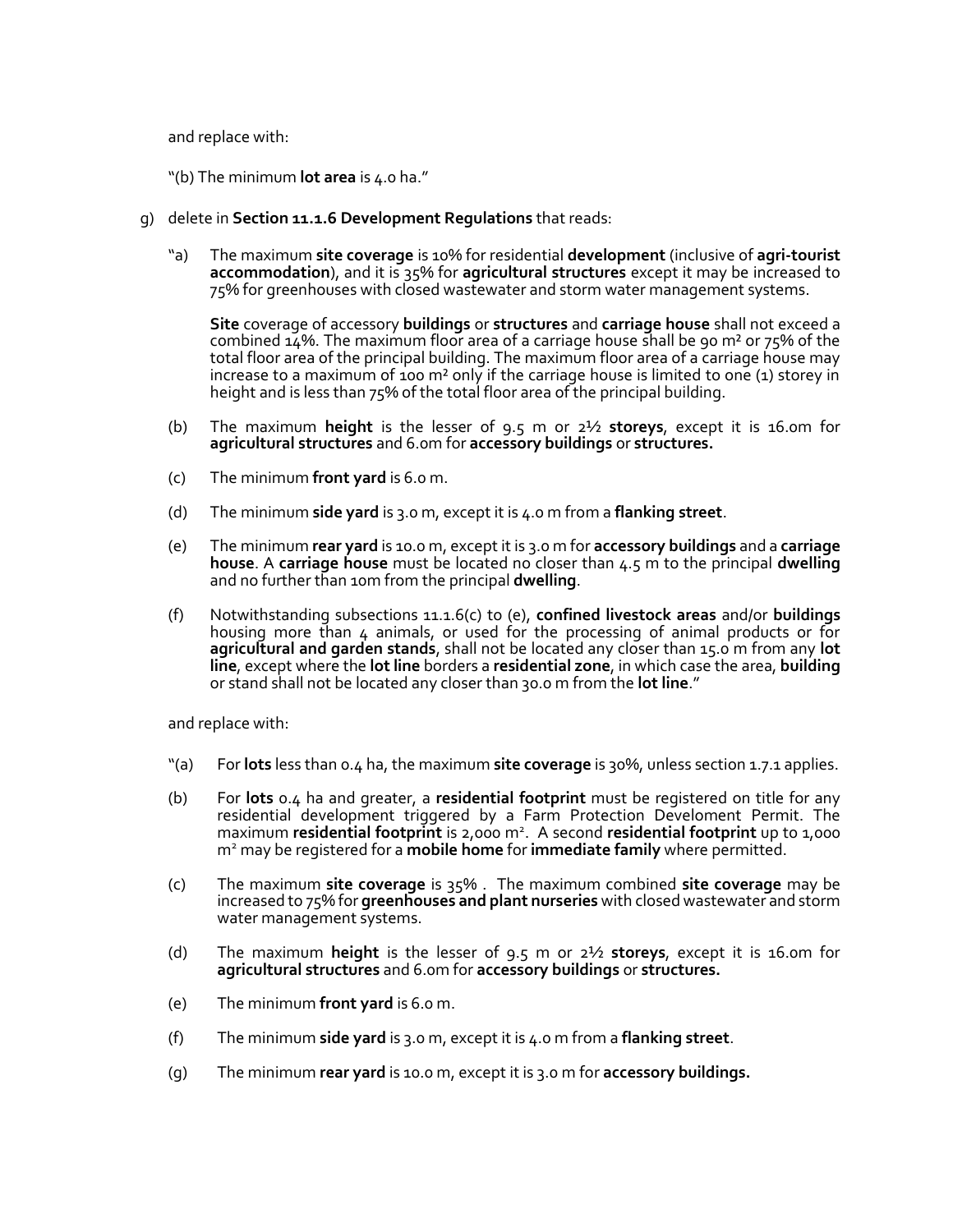- (h) Notwithstanding subsections 11.1.6(e) to (g), **confined livestock areas** and/or **buildings**  housing more than 4 animals, or used for the processing of animal products or for **agricultural and garden stands**, shall not be located any closer than 15.0 m from any **lot line**, except where the **lot line** borders a **residential zone**, in which case the area, **building**  or stand shall not be located any closer than 30.0 m from the **lot line**."
- h) delete in **Section 11.1.7 Other Regulations subparagraph (a)** that reads:
	- "(a) Notwithstanding subsection 11.1.4(b), when a **home based business, rural** involves the cutting and wrapping of wild game or any meat, the **lot** must have a minimum lot area greater than 0.33 ha."

And replace with:

- "(a) When a **home based business, rural** involves the cutting and wrapping of wild game or any meat, the **lot** must have a minimum **lot** area greater than 0.33ha."
- i) delete in **Section 11.1.7 Other Regulations subparagraph (e)** that reads:
	- "(e) A "c" notation shown on Schedule "A" as part of the identified **zone** classification indicates that a **secondary use** in the form of a **carriage house** is permitted on the properties so designated, subject to meeting the conditions of **use** of the **zone**. A "c" zoning classification on a property shall be established by rezoning the subject property to the "c" version of parent **zone.**"
- j) Add in its appropriate location a new subparagraph (k) in **Section 11.1.7 Other Regulations subparagraph (e)** that reads:
	- "(k) **Mobile home** for **immediate family,** where permitted, must be located on a nonpermanent foundation without basement excavation. When no longer occupied, the mobile home must be removed from the **lot** within 90 days and the site must be restored to a condition suitable for agricultural use."
- h) add a new Section **11.1.9 Site Specific Uses and Regulations** in its appropriate location that reads as follows:

#### **"11.1.9 Site Specific Uses and Regulations**

Uses and regulations apply to the  $A_1$  – Agriculture 1 zone on a site specific basis as follows:

|    | Legal<br>Description                                        | Civic<br>Address | Regulation                                                                                                                                                                                                                                                                                                                                                                                                                                                                                                                                                                         |
|----|-------------------------------------------------------------|------------------|------------------------------------------------------------------------------------------------------------------------------------------------------------------------------------------------------------------------------------------------------------------------------------------------------------------------------------------------------------------------------------------------------------------------------------------------------------------------------------------------------------------------------------------------------------------------------------|
| 1. | Lot A, Section<br>24, Township<br>26, ODYD, Plan<br>EPP7145 | 700 Hwy 33 E     | Food primary establishment<br>This existing cafe is subject to the Agricultural<br>Land Commission (ALC) Resolution #101/2014<br>for application #53542 which approved this non-<br>farm use subject to the following condition:<br>i) The Cafe facility is limited to current size being<br>$25.3m^2$ (272ft <sup>2</sup> ) indoor and $34.6m^2$ (372ft <sup>2</sup> )<br>outdoor and that there be submission of<br>notification or an application to the ALC should<br>there be plans in the future for any significant<br>changes or plans to expand the current<br>footprint. |